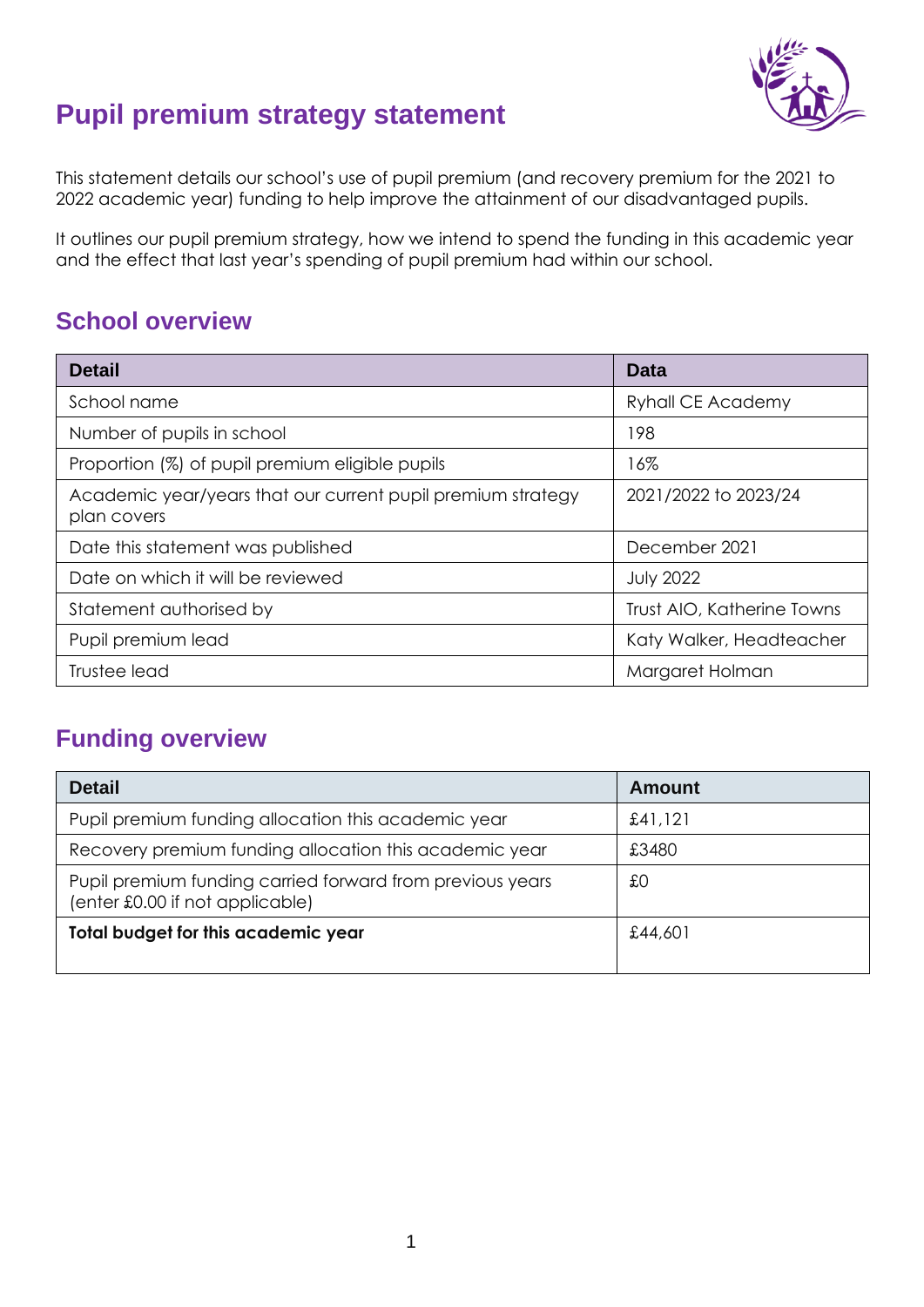

# **Part A: Pupil premium strategy plan**

## **Statement of intent**

We aim to ignite a passion for life-long learning, develop great thinkers who embrace challenge, promote curiosity, enthusiasm, independence, self-belief and confidence which inspires and prepares every child to live 'life in all its fullness' (John 10:10) so that they may look back with pride and move forward with confidence.

Improving the achievement of disadvantaged pupils is integral to all key priorities in our improvement plan relating to the quality of education. Our intention is that all pupils, irrespective of their background or the challenges they face, make good progress across all subject areas. Our goal is to ensure that no child is left behind socially, or academically because of disadvantage.

We fully embrace research evidence regarding effective spending of pupil premium funding to focus on the challenges identified for our disadvantaged pupils including those pupils who are vulnerable and need extra support e.g. pupils who are or have been in contact with a social worker.

Our three- tiered approach has high quality teaching at the core of our pupil premium strategy proven to have the greatest impact on closing the disadvantage gap and at the same time will benefit the nondisadvantaged pupils in our school.

In addition to discussions, observations and responsive teaching, we use a range of assessments including standardised scores and gap analyses to identify specific areas to be addressed to enable our disadvantage pupils to achieve.

All colleagues take responsibility for our whole school approach for disadvantaged pupils' outcomes and raise expectations of what they can achieve.

# **Challenges**

This details the key challenges to achievement that we have identified among our disadvantaged pupils.

| <b>Challenge</b><br>number | Detail of challenge                                                                                                                                                                                                                                                                                   | Links to<br><b>Tiers</b> |
|----------------------------|-------------------------------------------------------------------------------------------------------------------------------------------------------------------------------------------------------------------------------------------------------------------------------------------------------|--------------------------|
|                            | Internal assessments, observations, and discussions with pupils & their<br>parents/carers suggest disadvantaged pupils generally have greater<br>difficulties with phonics than their peers. This negatively impacts their early<br>development as readers.                                           | 1, 2                     |
| 2                          | Assessments, observations, and discussions with pupils and their parents/carers<br>suggest disadvantaged pupils generally have greater difficulties in developing<br>and applying their key reading strategies to reading comprehension in KS2<br>than their peers in readiness for secondary school. | 1, 2                     |
| 3                          | Assessments, observations, and discussions with pupils and their parents/carers<br>suggest disadvantaged pupils generally have greater difficulties in developing<br>their knowledge of language, gained from stories, plays, poetry, non-fiction                                                     | 1, 2                     |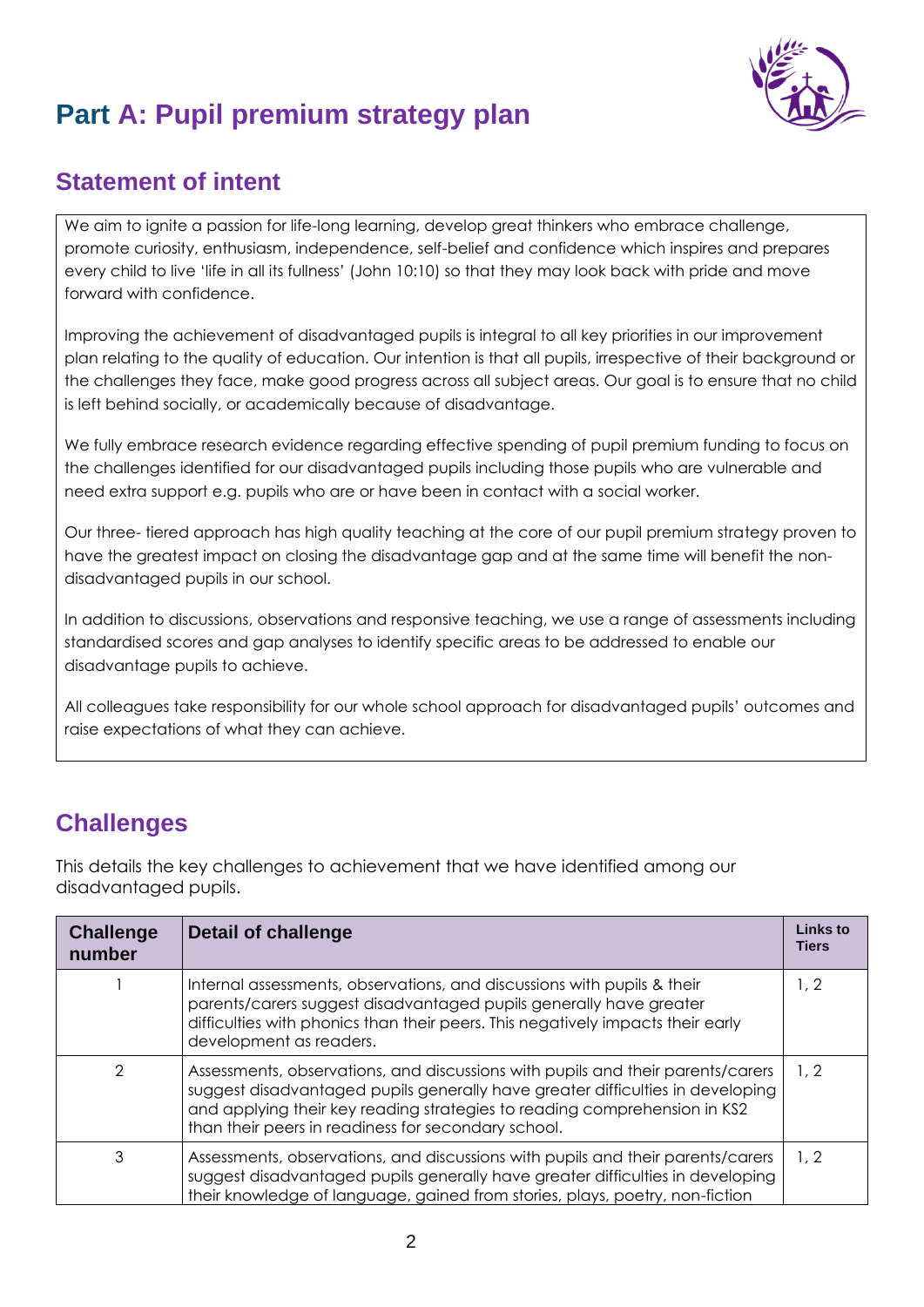

|                | and textbooks to support their facility as writers in KS2 in readiness for<br>secondary school.                                                                                                                                                                                                                                                             |      |
|----------------|-------------------------------------------------------------------------------------------------------------------------------------------------------------------------------------------------------------------------------------------------------------------------------------------------------------------------------------------------------------|------|
| $\overline{4}$ | Assessments, observations, and discussions with pupils with their parents/carers<br>indicate underdeveloped oral language skills and vocabulary gaps among<br>many disadvantaged pupils. These are evident from Reception through to KS2<br>and in general, are more prevalent among our disadvantaged pupils than<br>their peers.                          | 1, 2 |
| 5              | Internal and external (where available) assessments indicate that Maths at-<br>tainment among disadvantaged pupils is significantly below that of non-disad-<br>vantaged pupils.                                                                                                                                                                            | 1, 2 |
| 6              | Our assessments and observations indicate that the education and wellbeing<br>of many of our disadvantaged pupils have been impacted by partial school<br>closures to a greater extent than for other pupils. These findings are supported<br>by national studies.                                                                                          | 1, 2 |
|                | This has resulted in significant knowledge gaps leading to pupils falling further<br>behind age-related expectations, especially in Maths & Writing.                                                                                                                                                                                                        |      |
| $\overline{7}$ | Our assessments, observations and discussions with pupils and families have<br>identified social and emotional issues for many pupils, including a lack of op-<br>portunity to participate in enrichment opportunities during school closure.<br>These challenges particularly affect disadvantaged pupils, including in their<br>attitudes and attainment. | 3    |
|                | Teacher referrals for support, including helping children to understand and<br>regulate behaviours, have markedly increased during the pandemic. 14 pupils<br>(8 of whom are disadvantaged) currently require additional support with<br>social and emotional needs.                                                                                        |      |
| 8              | Our attendance data over the last two years indicates that attendance<br>among disadvantaged pupils has been lower than for non-disadvantaged<br>pupils.                                                                                                                                                                                                    | 3    |
|                | Some of disadvantaged pupils have been 'persistently absent' compared to<br>their peers during that period. Our assessments and observations indicate that<br>absenteeism is negatively impacting disadvantaged pupils' progress.                                                                                                                           |      |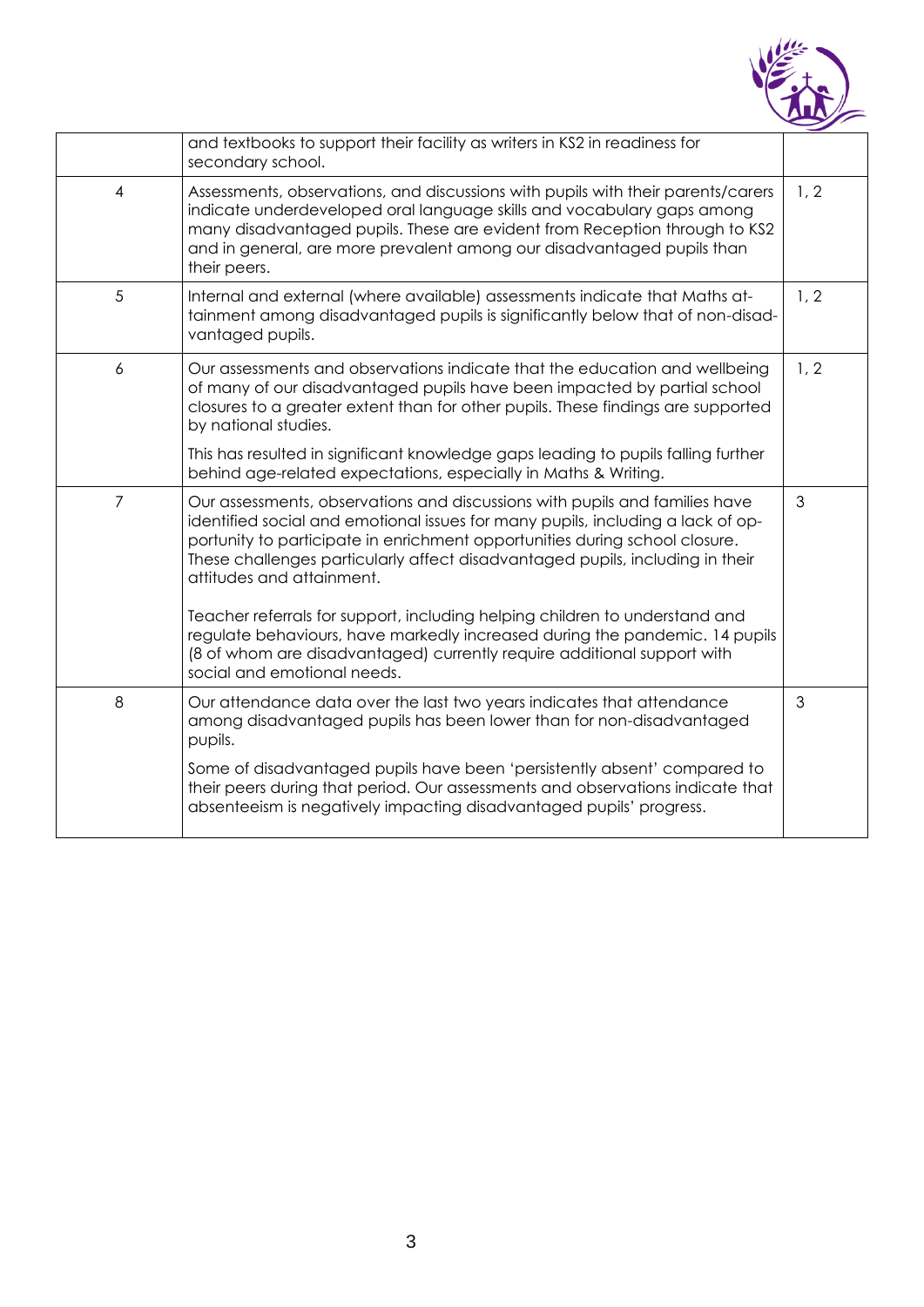

## **Intended outcomes**

This explains the outcomes we are aiming for **by the end of our current strategy plan**, and how we will measure whether they have been achieved.

| <b>Intended outcome</b>                                                                                             | <b>Challenge</b><br><b>Number</b> | <b>Success criteria</b>                                                                                                                                                                                                                                                                                |
|---------------------------------------------------------------------------------------------------------------------|-----------------------------------|--------------------------------------------------------------------------------------------------------------------------------------------------------------------------------------------------------------------------------------------------------------------------------------------------------|
| Continued & sustained improved phonics<br>outcomes for disadvantaged pupils.                                        | 1                                 | Phonics outcomes in 2023/24 show that<br>more than 90% of disadvantaged pupils<br>met the expected standard in the<br>phonics screening check.                                                                                                                                                         |
| Improved Reading attainment among<br>disadvantaged pupils at the end of KS2.                                        | $\overline{2}$                    | KS2 Reading outcomes in 2023/24 show<br>that more than 75% of disadvantaged<br>pupils met the expected standard.                                                                                                                                                                                       |
| Improved Writing attainment among<br>disadvantaged pupils at the end of KS2.                                        | 3, 6                              | KS2 Writing outcomes in 2023/24 show<br>that more than 75% of disadvantaged<br>pupils met the expected standard.                                                                                                                                                                                       |
| Improved Maths attainment for disadvantaged<br>pupils at the end of KS2.                                            | 5, 6                              | KS2 Maths outcomes in 2023/24 show<br>that more than 75% of disadvantaged<br>pupils met the expected standard.                                                                                                                                                                                         |
| Improved oral language skills and vocabulary<br>among disadvantaged pupils.                                         | 4                                 | Assessments and observations indicate<br>significantly improved oral language<br>among disadvantaged pupils. This is<br>evident when triangulated with other<br>sources of evidence, including<br>engagement in lessons, book scrutiny<br>and ongoing formative assessment.                            |
| To achieve and sustain improved wellbeing for<br>all pupils in our school, particularly our<br>disadvantaged pupils | $\overline{7}$                    | Sustained high levels of wellbeing from<br>2023/24 demonstrated by:<br>qualitative data from student voice,<br>student and parent surveys and<br>teacher observations<br>a significant increase in participation<br>$\bullet$<br>in enrichment activities, particularly<br>among disadvantaged pupils. |
| To achieve and sustain improved attendance<br>for all pupils, particularly our disadvantaged<br>pupils.             | 8                                 | Sustained high attendance from 2023/24<br>demonstrated by:<br>the overall absence rate for all pupils<br>$\bullet$<br>being no more than 3.5%, and the<br>attendance gap between disadvan-<br>taged pupils and their non-disadvan-<br>taged peers being reduced.                                       |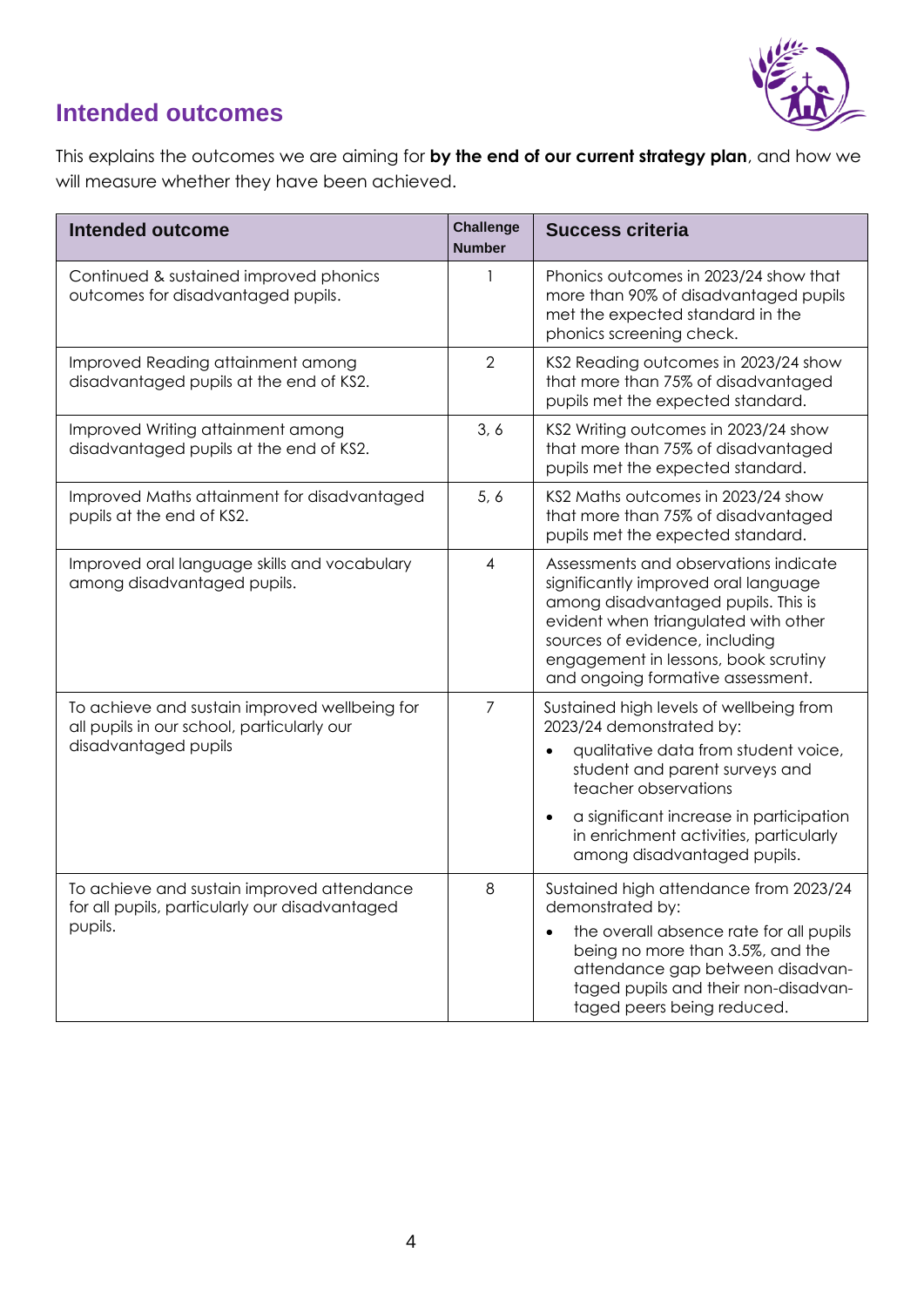

## **Activity in this academic year**

This details how we intend to spend our pupil premium (and recovery premium funding) **this academic year** to address the challenges listed above.

#### **Tier 1: Teaching (for example, CPD, recruitment and retention)**

Budgeted cost: £20,000

| <b>Activity</b>                                                                                                                                                                                                                                                                                                                                                                                                                                                                                                                                                                                                | <b>Evidence that supports this</b><br>approach                                                                                                                                                                                                                                                                                                           | <b>Challenge</b><br>number(s)<br>addressed |
|----------------------------------------------------------------------------------------------------------------------------------------------------------------------------------------------------------------------------------------------------------------------------------------------------------------------------------------------------------------------------------------------------------------------------------------------------------------------------------------------------------------------------------------------------------------------------------------------------------------|----------------------------------------------------------------------------------------------------------------------------------------------------------------------------------------------------------------------------------------------------------------------------------------------------------------------------------------------------------|--------------------------------------------|
| Purchase of standardised tests and<br>MARK analyses for Reading and Maths.                                                                                                                                                                                                                                                                                                                                                                                                                                                                                                                                     | Standardised tests can provide reliable<br>insights into the specific strengths and<br>weaknesses of each pupil to help ensure<br>they receive the correct additional<br>support through interventions or teacher<br>instruction:<br>Standardised tests   Assessing and<br>Monitoring Pupil Progress   Education<br><b>Endowment Foundation  </b><br>EEF | 2,5,6                                      |
| Improving quality first teaching (QFT) by<br>focusing on Rosenshine's Principles in<br>Action.<br>We will continue to:<br>access Trust CPD<br>commission the external teaching<br>٠<br>and learning consultant to work with<br>staff<br>maintain a strong focus on QFT in<br>$\bullet$<br>our internal CPD programme.                                                                                                                                                                                                                                                                                          | Single biggest school-based factor in<br>improving outcomes for children is the<br>quality of teaching. The impact of high<br>quality teaching on pupil outcomes is 3x<br>that of any other school based factor (EEF)                                                                                                                                    | 1, 2, 3, 4, 5, 6                           |
| Purchase of a DfE validated Systematic<br>Synthetic Phonics programme to secure<br>stronger phonics teaching for all pupils.<br>We will continue to:<br>access RWI training by subscribing to<br>٠<br>the online training package<br>access support and training from a<br>$\bullet$<br>consultant via a RWI Development<br>day<br>commission the external teaching<br>and learning consultant to work with<br>staff and/or work with the English<br>Hub throughout the year<br>Provide regular non-contact time for<br>٠<br>our Phonics Lead to work with class<br>teachers, TAs and external<br>consultants. | Phonics approaches have a strong<br>evidence base that indicates a positive<br>impact on the accuracy of word reading<br>(though not necessarily comprehension),<br>particularly for disadvantaged pupils:<br>Phonics   Toolkit Strand   Education<br><b>Endowment Foundation  </b><br>EEF                                                               |                                            |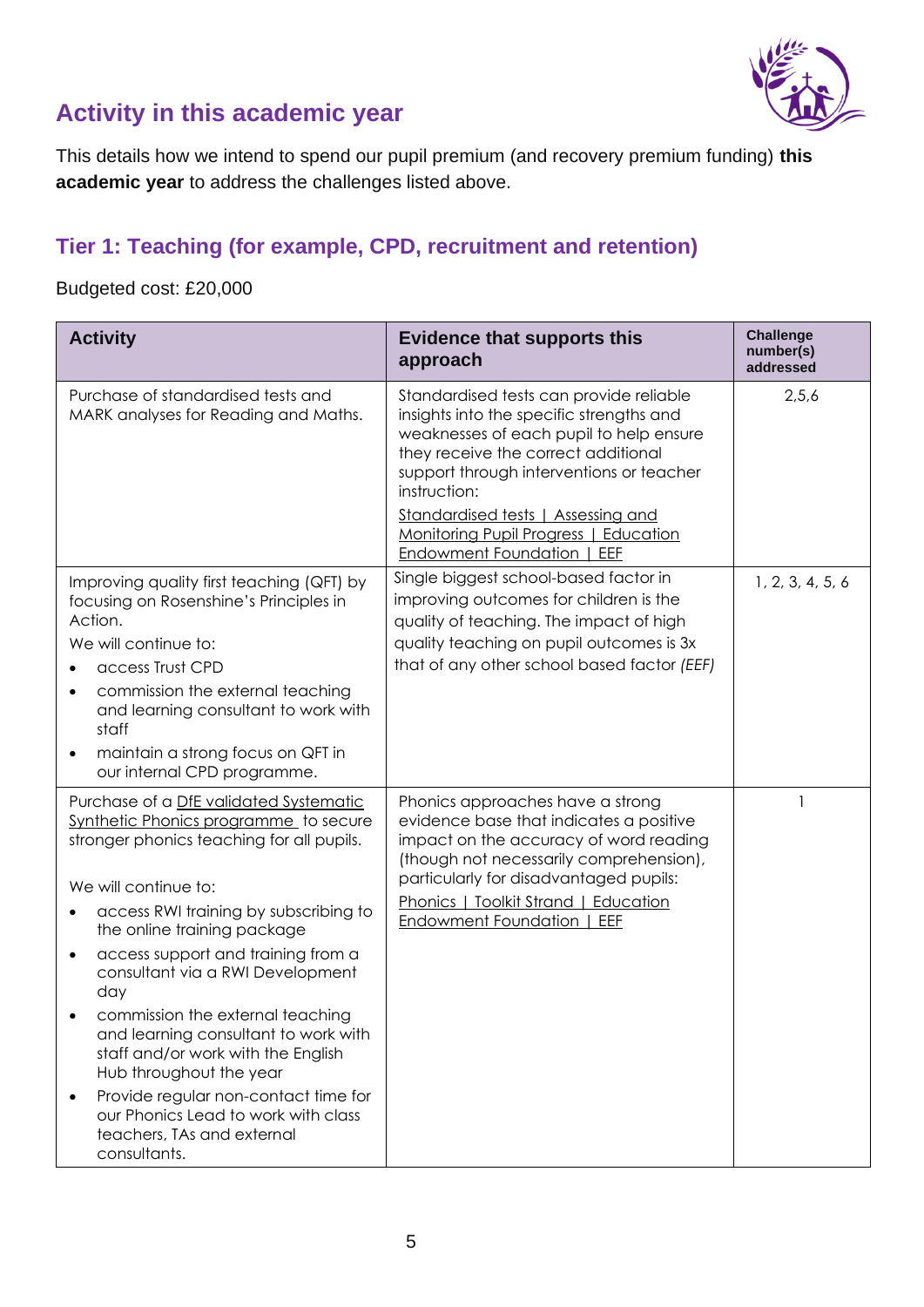

| To continue to improve our whole<br>school approach to the teaching of<br>reading using the teaching sequence,<br>quality texts and progression<br>documents.<br>We will continue to:<br>• access Trust CPD on reading and the<br>teaching sequence.<br>• Maximise support from the Trusts'<br>Literacy consultant.<br>• Provide regular non-contact time for<br>our English SLs to work with class<br>teachers, TAs and external consultants. | Single biggest school-based factor in<br>improving outcomes for children is the<br>quality of teaching. The impact of high<br>quality teaching on pupil outcomes is 3x<br>that of any other school based factor (EEF)                              | $\sqrt{2}$ |
|------------------------------------------------------------------------------------------------------------------------------------------------------------------------------------------------------------------------------------------------------------------------------------------------------------------------------------------------------------------------------------------------------------------------------------------------|----------------------------------------------------------------------------------------------------------------------------------------------------------------------------------------------------------------------------------------------------|------------|
| To continue to improve our whole<br>school approach to the teaching of<br>writing using the teaching sequence,<br>quality texts and progression<br>documents.<br>We will continue to:<br>• access Trust CPD on reading and the<br>teaching sequence.<br>• Maximise support from the Trusts'<br>Literacy consultant.<br>• Provide regular non-contact time for<br>our English SLs to work with class<br>teachers, TAs and external consultants. | Single biggest school-based factor in<br>improving outcomes for children is the<br>quality of teaching. The impact of high<br>quality teaching on pupil outcomes is 3x<br>that of any other school based factor (EEF)                              | 3          |
| Screen all pupils in Reception for early<br>language acquisition and upskill Early<br>Years staff in the teaching of early<br>language to close the gaps<br>Subscribe to NELI<br>Reception teacher and teaching<br>assistant to complete training<br>Screen all children in Reception<br>using Language Screen app                                                                                                                             | Oral language interventions can have a<br>positive impact on pupils' language skills.<br>Approaches that focus on speaking,<br>listening and a combination of the two<br>show positive impacts on attainment:<br>Oral language interventions - EEF | 4          |
| To continue to improve our whole<br>school approach to the teaching of<br>White Rose Maths focusing on fluency,<br>reasoning and problem solving<br>We will continue to:<br>• access Trust CPD on maths<br>• Maximise support from the Trusts'<br>Maths consultant.<br>• Provide regular non-contact time for<br>our Maths SL to work with class<br>teachers, TAs and external consultants.                                                    | Single biggest school-based factor in<br>improving outcomes for children is the<br>quality of teaching. The impact of high<br>quality teaching on pupil outcomes is 3x<br>that of any other school based factor (EEF)                              | 5, 6       |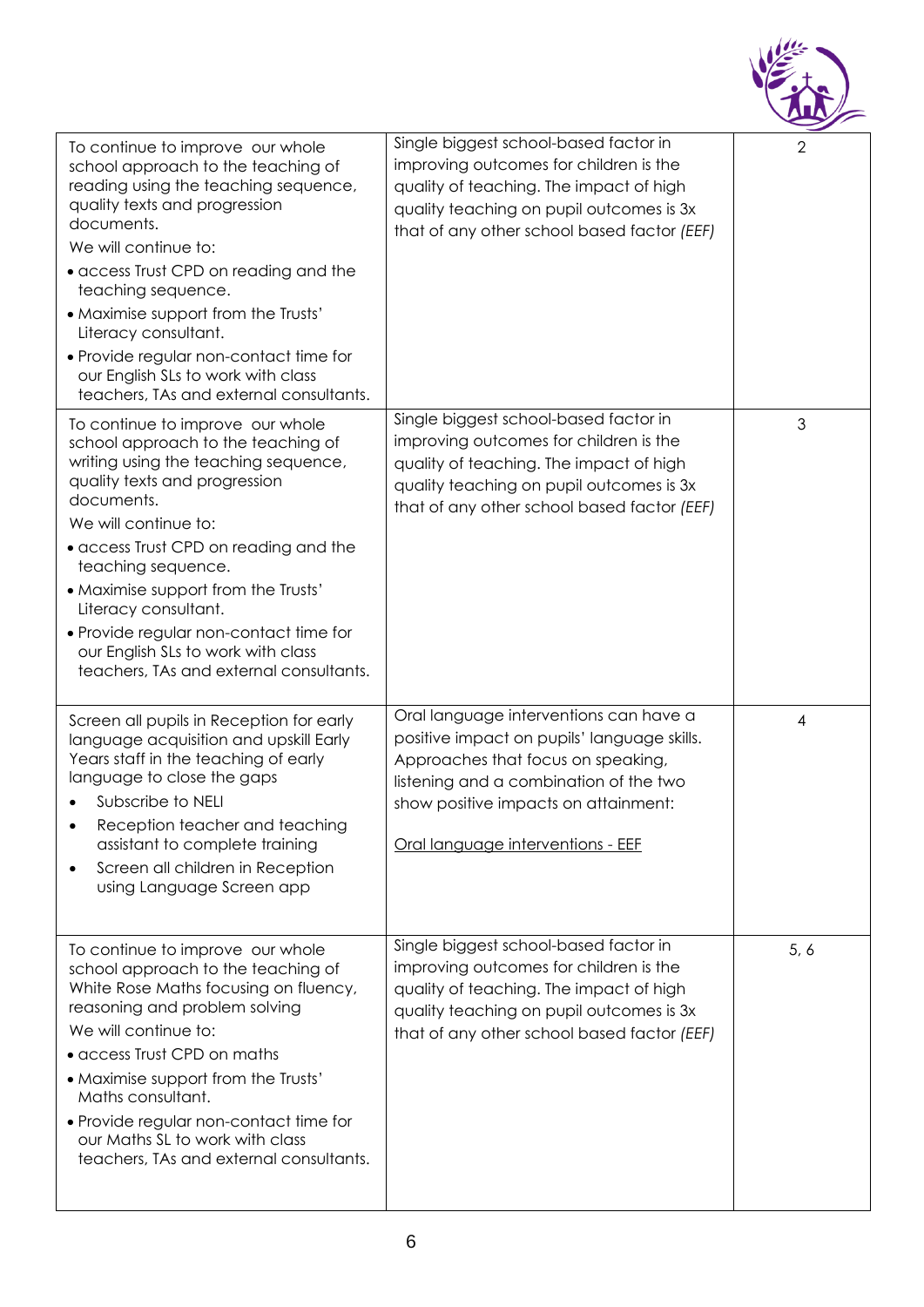

## **Tier 2: Targeted academic support (for example, tutoring, one-to-one support structured interventions)**

### Budgeted cost: £18,601

| <b>Activity</b>                                                                                                                                                                                                                                                                                    | Evidence that supports this approach                                                                                                                                                                                                                                                                                                                                 | <b>Challenge</b><br>number(s)<br>addressed |
|----------------------------------------------------------------------------------------------------------------------------------------------------------------------------------------------------------------------------------------------------------------------------------------------------|----------------------------------------------------------------------------------------------------------------------------------------------------------------------------------------------------------------------------------------------------------------------------------------------------------------------------------------------------------------------|--------------------------------------------|
| Purchase annual subscriptions for<br>Reading and Maths interventions.                                                                                                                                                                                                                              | Small group teaching for reading can sometimes<br>be more effective than either 1:1 or paired tuition.<br>(Teaching & Learning Toolkit: EEF).                                                                                                                                                                                                                        | 2, 5, 6                                    |
| Additional Phonics sessions targeted<br>at disadvantaged pupils who require<br>further phonics support. This will be<br>delivered in collaboration with our<br>local English hub.                                                                                                                  | Phonics approaches have a strong evidence<br>base indicating a positive impact on pupils,<br>particularly from disadvantaged backgrounds.<br>Targeted phonics interventions have been<br>shown to be more effective when delivered as<br>regular sessions over a period up to 12 weeks:<br><b>Phonics   Toolkit Strand   Education Endowment</b><br>Foundation   EEF | 1                                          |
| Additional Reading sessions targeted<br>at disadvantaged pupils who require<br>further reading support.                                                                                                                                                                                            | Tuition targeted at specific needs and<br>knowledge gaps can be an effective method to<br>support low attaining pupils or those falling be-<br>hind, both one-to-one:<br>One to one tuition   EEF (educationendow-<br>mentfoundation.org.uk)<br>And in small groups:<br><b>Small group tuition   Toolkit Strand   Education</b><br>Endowment Foundation   EEF        | $\overline{2}$                             |
| Additional Writing sessions targeted<br>at disadvantaged pupils who require<br>further writing support.                                                                                                                                                                                            | Tuition targeted at specific needs and<br>knowledge gaps can be an effective method to<br>support low attaining pupils or those falling be-<br>hind, both one-to-one:<br>One to one tuition   EEF (educationendow-<br>mentfoundation.org.uk)<br>And in small groups:<br><b>Small group tuition   Toolkit Strand   Education</b><br>Endowment Foundation   EEF        | 3                                          |
| Implementation of NELI programme<br>in Reception to improve listening,<br>narrative and vocabulary skills for<br>pupils who have relatively low<br>spoken language skills.<br>Targeted vocabulary intervention to<br>improve the breadth of know<br>vocabulary for disadvantaged pupils<br>in KS2. | Oral language interventions can have a positive<br>impact on pupils' language skills. Approaches<br>that focus on speaking, listening and a<br>combination of the two show positive impacts<br>on attainment:<br>Oral language interventions   EEF<br>(educationendowmentfoundation.org.uk)                                                                          | $\overline{4}$                             |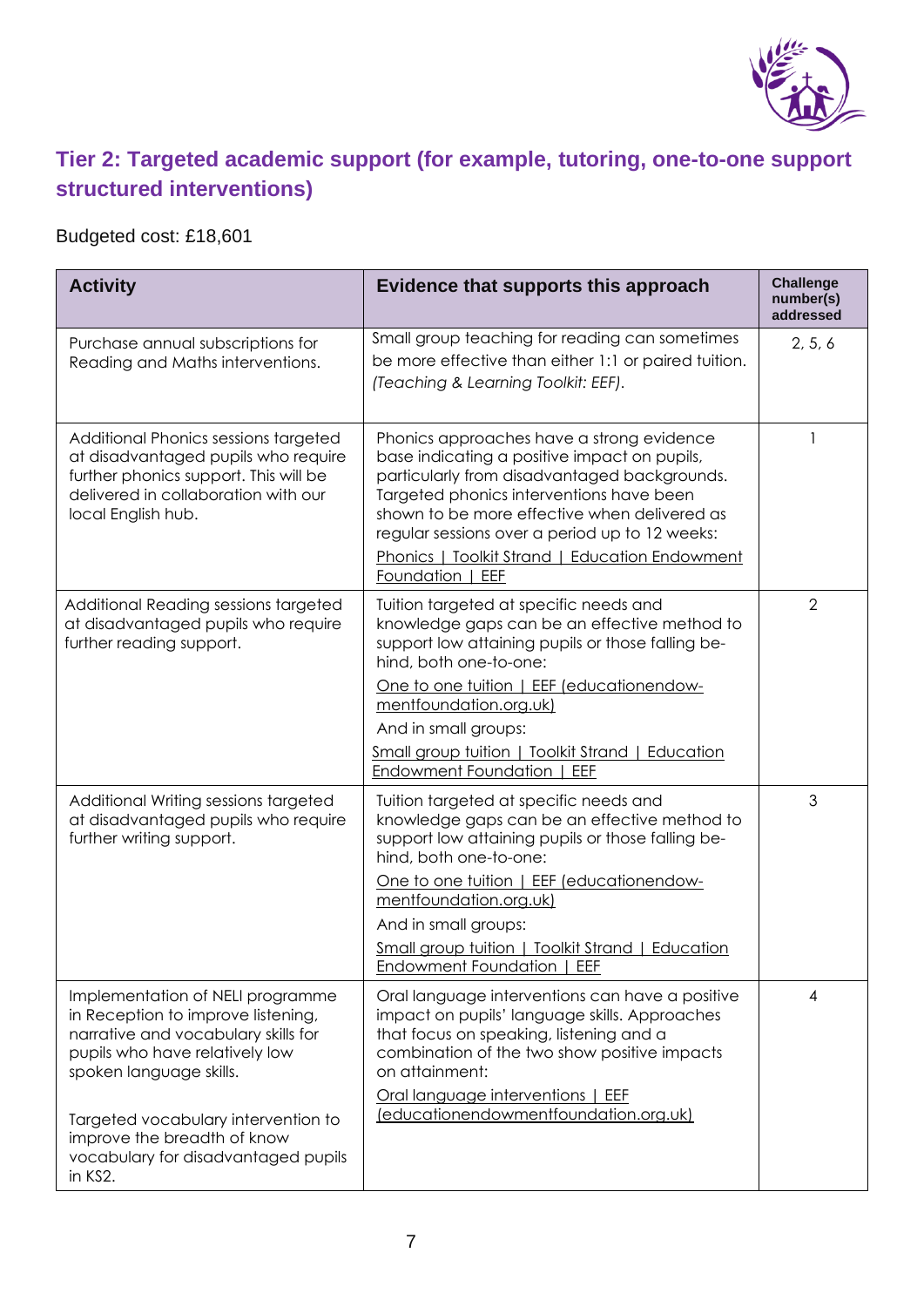

| Additional Maths sessions targeted at<br>disadvantaged pupils who require<br>further maths support. | Tuition targeted at specific needs and<br>knowledge gaps can be an effective method to<br>support low attaining pupils or those falling be-<br>hind, both one-to-one: | 5, 6 |
|-----------------------------------------------------------------------------------------------------|-----------------------------------------------------------------------------------------------------------------------------------------------------------------------|------|
|                                                                                                     | One to one tuition   EEF (educationendow-<br>mentfoundation.org.uk)                                                                                                   |      |
|                                                                                                     | And in small groups:                                                                                                                                                  |      |
|                                                                                                     | Small group tuition   Toolkit Strand   Education<br>Endowment Foundation   EEF                                                                                        |      |
|                                                                                                     |                                                                                                                                                                       |      |

## **Tier 3: Wider strategies (for example, related to attendance, behaviour, wellbeing)**

Budgeted cost: £6000

| <b>Activity</b>                                                                                                                                                                             | Evidence that supports this approach                                                                                                                         | <b>Challenge</b><br>number(s)<br>addressed |
|---------------------------------------------------------------------------------------------------------------------------------------------------------------------------------------------|--------------------------------------------------------------------------------------------------------------------------------------------------------------|--------------------------------------------|
| Whole staff training on Academic<br>Resilience Approaches (ARA), with the<br>aim of developing our school ethos and<br>further improving behaviour across                                   | Both targeted interventions and universal<br>approaches can have positive overall<br>effects:<br>Behaviour interventions   EEF                               | 7                                          |
| school.                                                                                                                                                                                     | (educationendowmentfoundation.org.uk)                                                                                                                        |                                            |
| Whole teaching & educational support<br>staff training on Metacognitive and Self-<br><b>Regulation Strategies</b>                                                                           | Evidence suggests the use of <i>'metacognitive</i><br>strategies' - which get pupils to think about                                                          | 7                                          |
| Increased provision of ELSA support to<br>ensure identified pupils receive timely<br>support to ensure positive engagement<br>and attendance at school.                                     | their own learning - can be worth the<br>equivalent of an additional +7 months'<br>progress when used well. Megacognition<br>and Self-Regulated Learning EEF | 7, 8                                       |
| Subsidising club subscriptions, extra-<br>curricular provision and cost of music<br>tuition to remove barriers to involvement<br>in extra-curricular activities for<br>disadvantaged pupils | The DfE guidance has been informed by<br>engagement with schools that have<br>significantly reduced levels of absence and<br>persistent absence.             | 7,8                                        |
| Embedding principles of good practice<br>set out in the DfE's Improving School<br>Attendance advice.                                                                                        |                                                                                                                                                              | 8                                          |
| This will involve training and release time<br>for staff to develop and implement new<br>procedures as well as no-cost access to<br>breakfast club for disadvantaged pupils.                |                                                                                                                                                              |                                            |

### **Total budgeted cost: £44,601**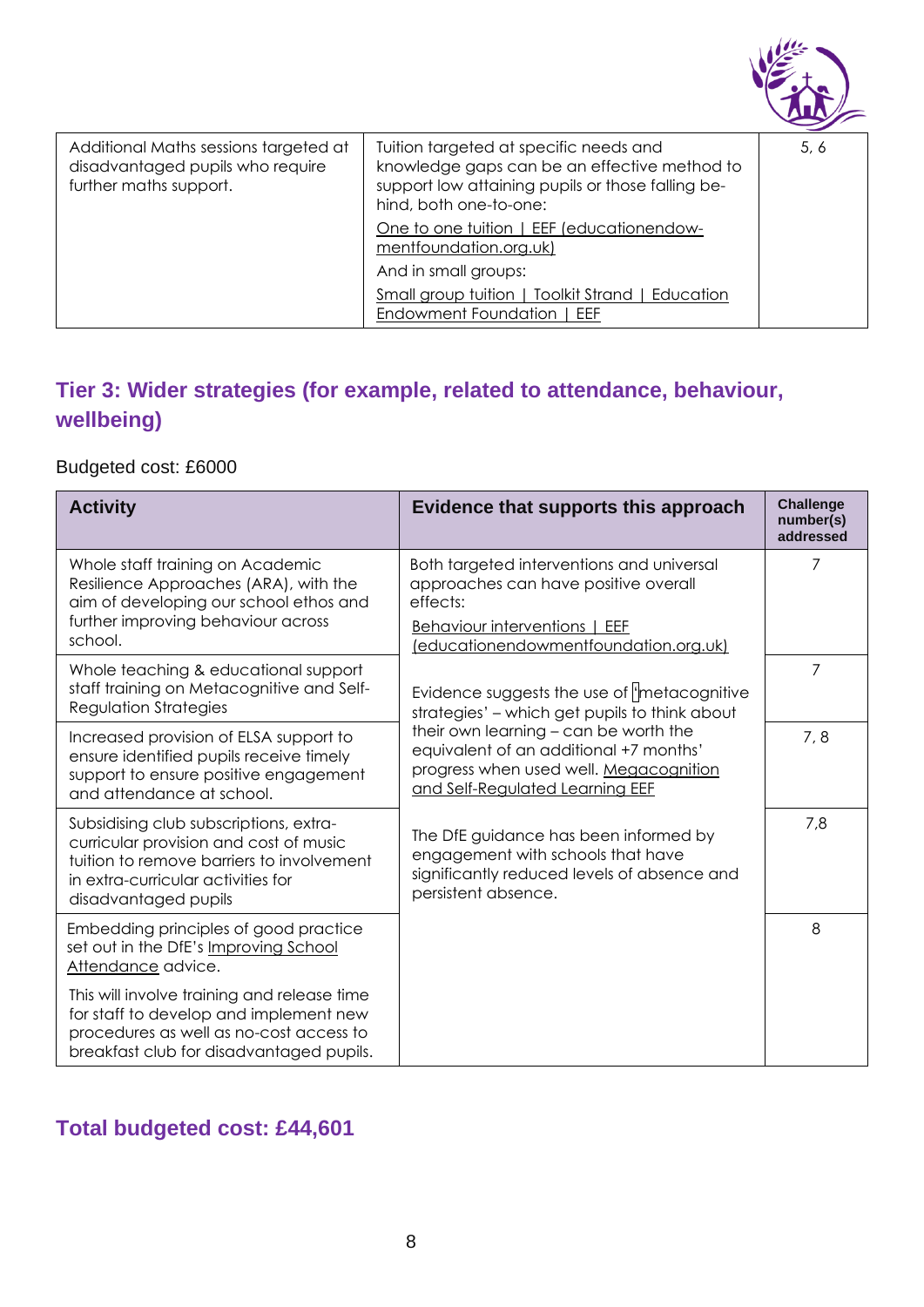

# **Part B: Review of outcomes in the previous academic year**

### **Pupil premium strategy outcomes**

This details the impact that our pupil premium activity had on pupils in the 2020 to 2021 academic year.

Our internal assessments during 2020/21 suggested that the performance of disadvantaged pupils was lower than in the previous years in key areas of the curriculum. Despite being on track during the first year (2018/19), the outcomes we aimed to achieve in our previous strategy by the end of 2020/21 were therefore not fully realised.

Our assessment of the reasons for these outcomes points primarily to Covid-19 impact, which disrupted all our subject areas to varying degrees. As evidenced in schools across the country, school closure was most detrimental to our disadvantaged pupils, and they were not able to benefit from our pupil premium funded improvements to teaching and targeted interventions to the degree we had intended. The impact was mitigated by our resolution to maintain a high quality curriculum, including during periods of partial closure, which was aided by use of online resources such as those provided by Oak National Academy, together with live teaching to small groups of children in core areas.

In Reading, SHINE was effective for those children with greatest barriers to reading comprehension. This intervention enabled teachers to identify precise identification of gaps in retrieval, inference and summarising. Good practice in the QFT of Maths continues to be further strengthened. The development of these strategies is to be built on and continued. SHINE Maths interventions were effective for those children with greatest barriers to calculation strategies; teachers were able to identify pupils who needed further work on operations, reasoning or data problems.

Although overall attendance in 2020/21 was lower than in the preceding years, it remained higher than the national average. At times when all pupils were expected to attend school, absence among disadvantaged pupils was 4.7% (Autumn Term 2020) and 1.7% (Summer Term 2020) higher than their peers although persistent absence was lower. These gaps continue to be greater as in previous years, which is why attendance is a focus of our current plan.

Our assessments and observations indicated that pupil behaviour, wellbeing and mental health were significantly impacted last year, primarily due to COVID-19-related issues. The impact was particularly acute for disadvantaged pupils. We used pupil premium funding to provide wellbeing support for all pupils, and targeted interventions where required. We are building on that approach with the activities detailed in this plan.